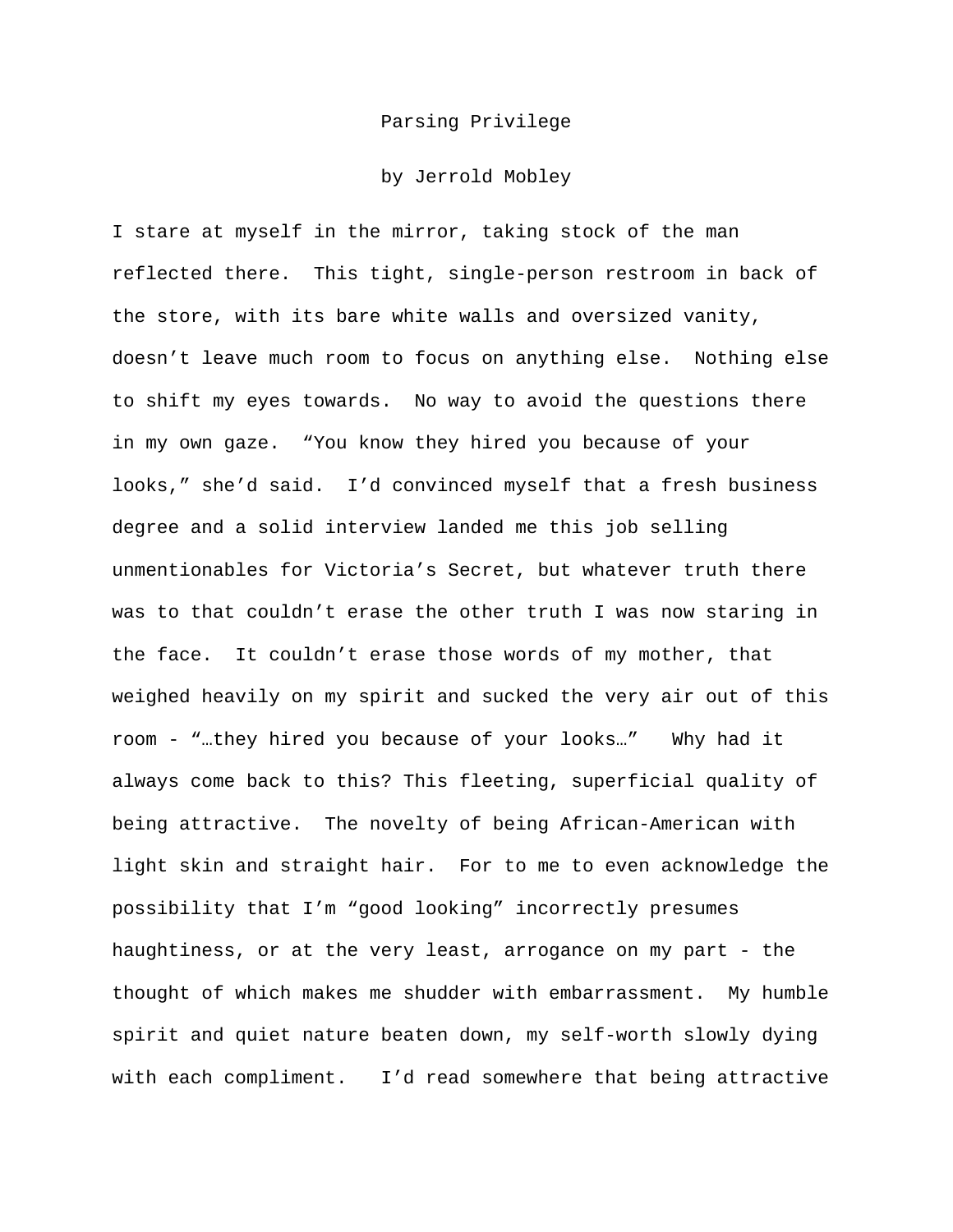simply meant you satisfied the mind's desire for symmetry. That our brains were pleased by a face with equal proportions – that the left side of your face matching the right side. That your two eyes sat an equal distance from your nose, the nostrils of your nose identically flared. That your lips curved perfectly the same to opposite corners of your single mouth. It was scientific. Beauty was simple, and I was beautiful. But that educated answer leaves no room for the complexities of gender and race, or the more complicated concepts of colorism or lookism. And like this tiny restroom with its unforgiving mirror - it really leaves no room for me to understand my struggles navigating life as a beautiful Black man in America. It's an awkward thing to grapple with power at a young age. To spend time contemplating privilege and exceptionalism when most of my friends were either dodging bullets or worrying about whether they would eat that night. But I was a very self-involved child, typically quiet, with a strong preference for spending time alone, so it was natural for me to wander through my own thoughts - sometimes for hours. Still, when I was aware of my surroundings, I was very observant, and began to piece it all together. The reactions of strangers and friends, alike whenever I was around. The odd looks when this full figured, chocolate, brickhouse of a Black woman introduced this pale, straight-haired baby as her child. This indescribable buzz of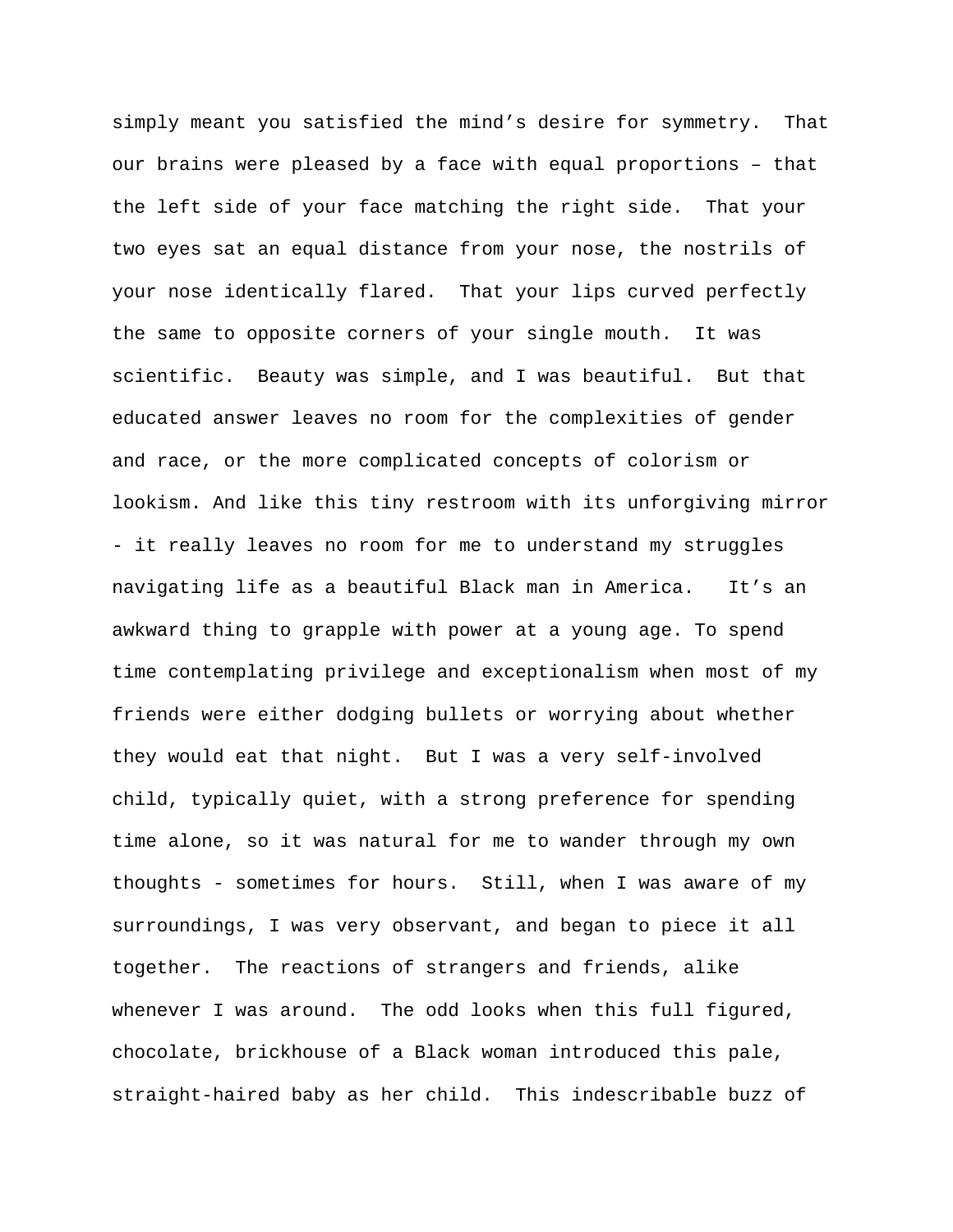energy that followed wherever I went, whether it was church or the local hardware store or a trip to the grocery store. It was constant, and uncomfortable, and I would have been content never leaving my room. I would later learn that the odd look that flashed and disappeared on people's faces when my mother claimed me as her child were looks of disbelief… sometimes shock. I'd learn that the buzz of energy from others that disrupted my spirit were linked to my appearance. More specifically, an attraction to my fair skin and the half straight, half curly locks of hair on my head. How long had I been here? I probably should have been on the sales floor a long time ago, but I can't seem to leave this restroom. The mirror pulls me closer, and there she is. My slim jaw and high cheeks are hers. My kind eyes and delicate nose… just like her. My cheeky grin and closed-mouth smile, a carbon copy of her. I am my mother's child, even when differences in skin color and hair texture convince people otherwise. As I've grown, I've inherited the best of her, either through her blood or through her example, and she loves her baby boy. So does everyone else. I can say with no sense of pride or boastfulness that I had been the favorite child of the family for a long time. Whether I was deserving or not, remains a mystery to me. It's a dangerous questioning that plaques my spirit if I linger